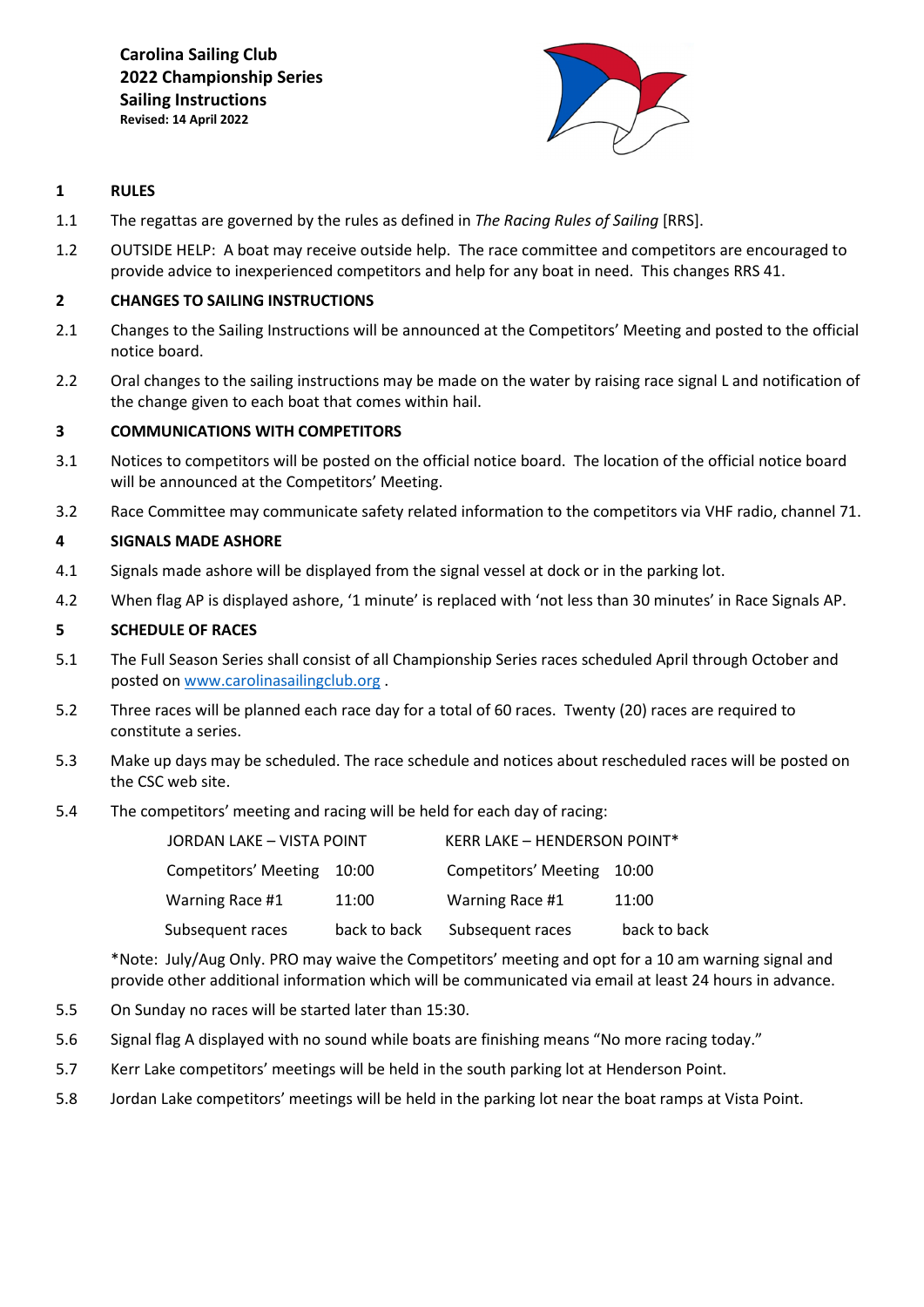# **6 CLASS FLAGS**

6.1 The Class flags will be international numeral pennants or flags bearing the class insignia.



# **7 RACING AREA**

7.1 The racing area will be located about 0.5 mile from the launching area.

Kerr Lake: off Henderson Point.

Jordan Lake: off Vista Point.

# **8 COURSES AND MARKS**

- 8.1 The diagrams and text in Attachment A describe the courses and the order in which marks are to be passed.
- 8.2 The course for each race will be displayed from the stern of the race committee boat and designated as described in Attachment A.
- 8.3 Marks 1, 2, and 3 are large orange tetrahedrons or cylinders. The offset mark, if used, is a small yellow tetrahedron.
- 8.4 The starting mark is either a white cylinder or orange mark.
- 8.5 The finishing mark is either a white cylinder or orange mark.

## **9 THE START**

- 9.1 To alert boats that a race will begin soon, a series of short horn blasts may be made.
- 9.2 The PRO can either use Class flags or numerical pennants for starting a sequence.
- 9.3 The starting line is between a staff displaying an orange flag on the signal vessel and the course side of the starting mark.
- 9.4 A boat starting later than 5 minutes after her starting signal will be scored DNS without a hearing. This changes RRS A4 and A5.
- 9.5 [DP] Boats whose warning signal has not been made shall avoid the starting area during the starting sequence for other races.

## **10 CHANGE OF THE NEXT LEG OF COURSE**

10.1 If Race Committee signals a change in position of the windward mark (RRS 33), an offset mark will not be deployed with the changed mark.

# **11 THE FINISH**

11.1 The finishing line is between a staff displaying a blue flag on the finishing vessel and the course side of the finishing mark.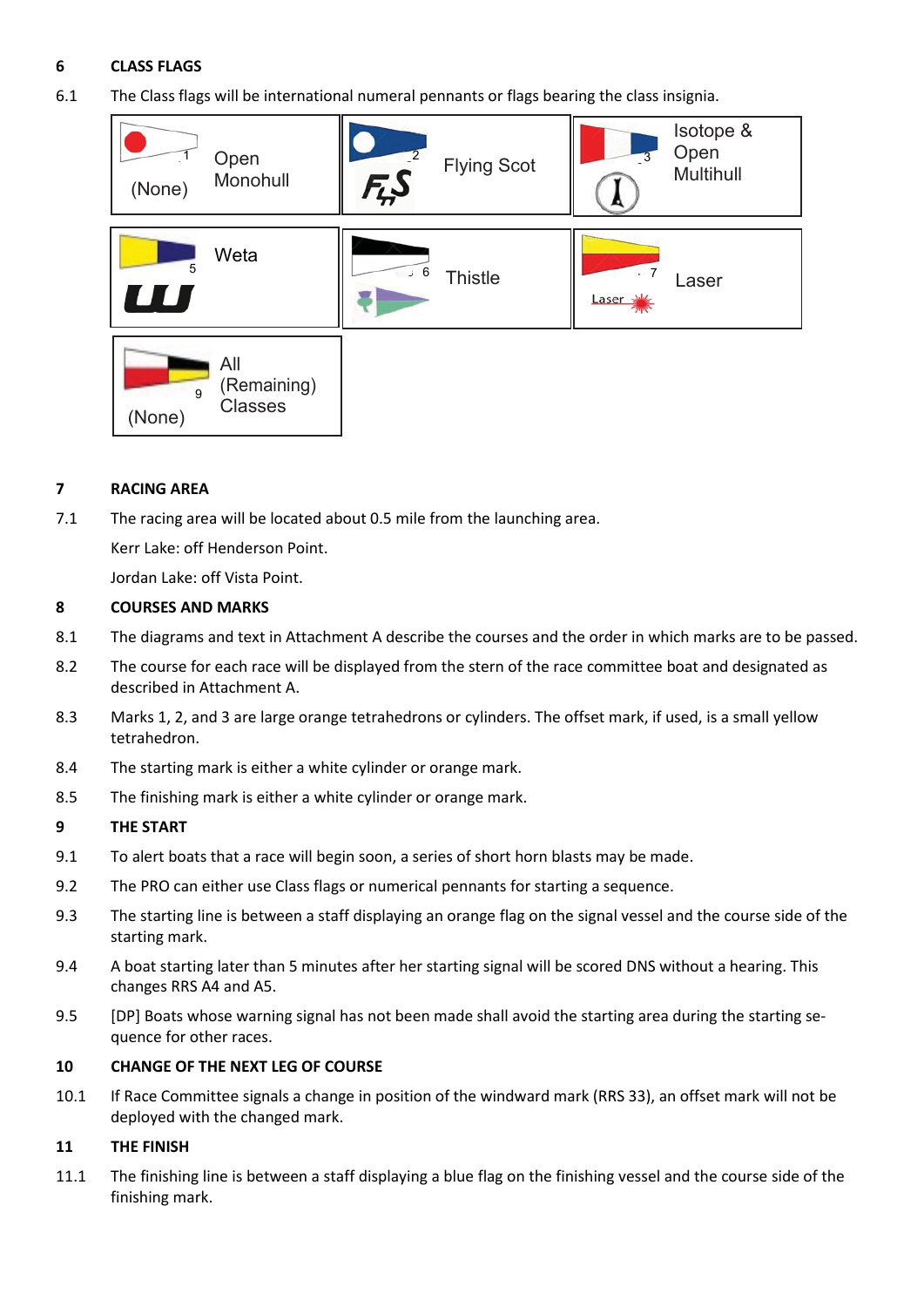# **12 PENALTY SYSTEM**

- 12.1 For all multihull classes, RRS 44.1 is changed so that the Two-Turns Penalty is replaced by the One-Turn Penalty.
- 12.2 Appendix V1 applies. (The first two sentences of RRS 44.1 are changed to: 'A boat may take a One-Turn Penalty when she may have broken a rule or rules of Part 2 or Rule 31 in an incident while racing. However, when she may have broken one or more rules of Part 2 while in the zone around a mark other than a starting mark, her penalty shall be a Two-Turns Penalty.')

# **13 TIME LIMITS**

- 13.1 If no boat has finished within 90 minutes, the race will be abandoned.
- 13.2 Boats failing to finish within 30 minutes after the first boat in their class sails the course and finishes will be scored DNF without a hearing. This changes RRS 35, A4 and A5.

# **14 HEARING REQUESTS**

- 14.1 Protest forms are available from Race Committee.
- 14.2 Protests shall be delivered to the Race Committee within 30 minutes after the Race Committee signal boat returns to shore and sounds the docking horn.
- 14.3 Hearings will be held on shore as soon as possible after racing each day.

# **15 SAFETY**

- 15.1 [DP]Prior to the first warning signal of each day, each boat shall sail by the stern of the Race Committee signal boat and hail her sail number until acknowledged by the Race Committee repeating the boat's sail number.
- 15.2 [DP] A boat that retires from a race shall notify the race committee at the first reasonable opportunity.
- 15.3 Wearing of life jackets (unless mandatory by display of the Y flag) is encouraged for all races.

# **16 TRASH DISPOSAL**

16.1 Trash may be placed in trash receptacles on shore or aboard official race committee boats.

# **17 RISK STATEMENT**

- 17.1 RRS 3 states: 'The responsibility for a boat's decision to participate in a race or to continue to race is hers alone.' By participating in this event each competitor agrees and acknowledges that sailing is a potentially dangerous activity with inherent risks. These risks include strong winds and rough seas, sudden changes in weather, failure of equipment, boat handling errors, poor seamanship by other boats, loss of balance on an unstable platform and fatigue resulting in increased risk of injury. **Inherent in the sport of sailing is the risk of permanent, catastrophic injury or death by drowning, trauma, hypothermia or other causes.** These risks also now include Covid-19.
- 17.2 Competitors participate in the series regatta at their own risk. See RRS 3, Decision to Race. The organizing authority will not accept any liability for material damage, personal injury, illness, or death sustained in conjunction with, prior to, during, or after racing.